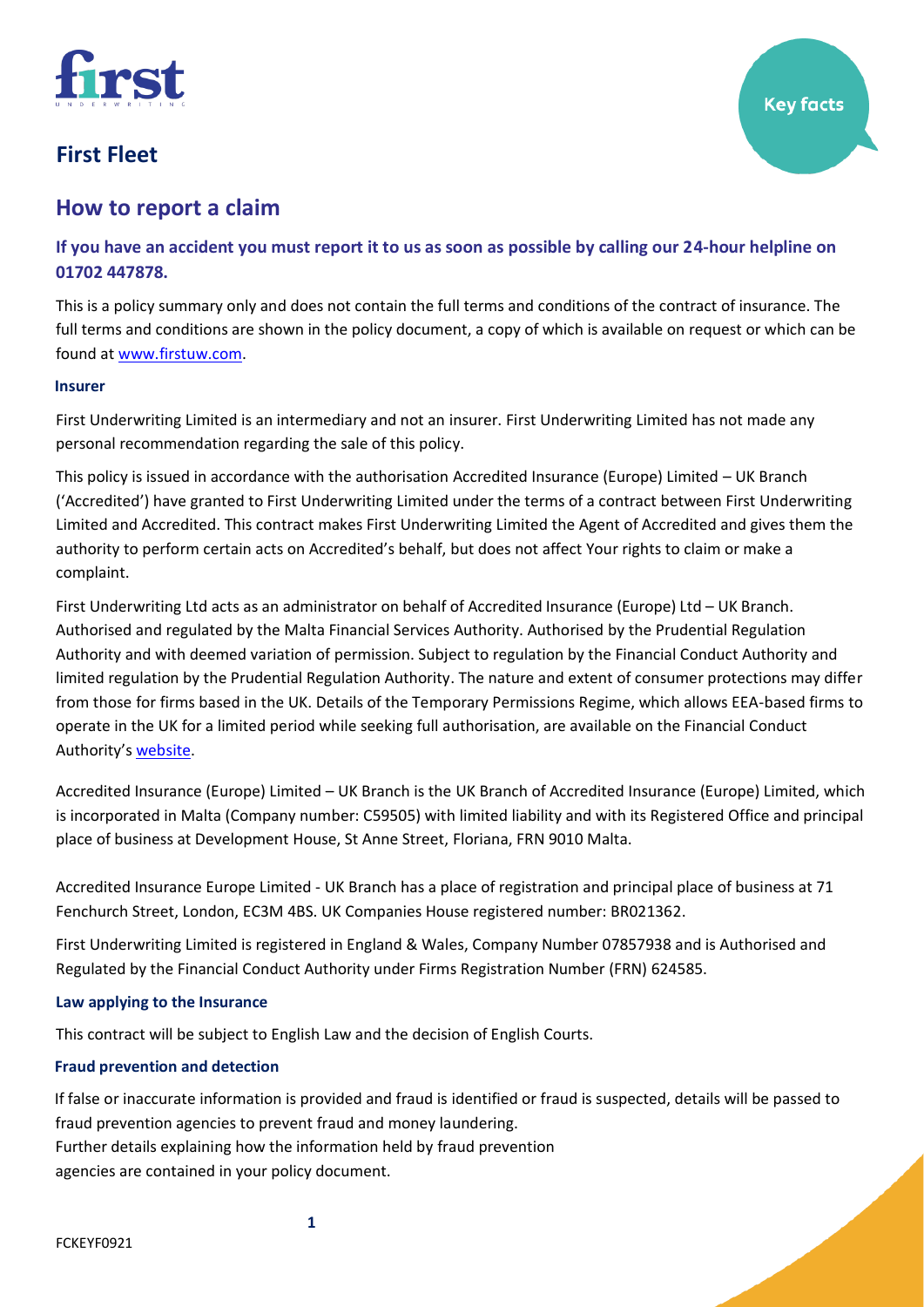

You must tell us as soon as possible during the period of insurance if there is any change in circumstances or to the material facts or information previously disclosed by you to us. If you do not notify us of any such change, your insurance may not cover you fully, or at all.

# **Our complaints procedure**

We strive to provide an excellent service to all our customers but occasionally things can go wrong. We take all complaints seriously and endeavour to resolve all customers' problems promptly. If you have a question about this insurance or complaint about your broker, you should contact your broker.

If your complaint is in relation to this insurance or a claim you should contact us.

If we cannot resolve your complaint straight away we will aim to resolve your concerns as soon as possible and we will keep you informed of progress while our enquiries are continuing.

# **The Financial Ombudsman Service**

If we are unable to resolve your complaint to your satisfaction or if you remain dissatisfied following receipt of our final response letter you may be able to ask the Financial Ombudsman Service (FOS) to formally review your case. You must contact FOS within six months of our final response.

The FOS contact details are as follows:

Financial Ombudsman Service Exchange Tower, London E14 9SR

You can telephone for free on:

0800 023 4567 for people phoning from a "fixed line" (for example a landline at home) or

0300 123 9123 for mobile-phone users who pay a monthly charge for calls to numbers starting 01 or 02

or by e-mail[: complaint.info@financial-ombudsman.org.uk](mailto:complaint.info@financial-ombudsman.org.uk)

This is a free and impartial service and you are entitled to contact the FOS at any stage of your complaint.

If you are unsure whether FOS will consider your complaint or for more information please contact the ombudsman directly, or visit [www.financialombudsman.org.uk.](mailto:http://www.financialombudsman.org.uk/)

# **Office of the Arbiter for Financial Services**

You may also be able to refer your complaint to: Office of the Arbiter for Financial Services, Triq l-Imdina, Zone 1, Central Business District, Birkirkara, CBD 1010, Malta, telephone (+356) 212 49245 if you are not satisfied with our final response or we have not responded within fifteen (15) working days. You will have to pay EUR 25.00 at the time of making your complaint to the Arbiter to use this service.

About the Office of the Arbiter for Financial Services

The Office of the Arbiter for Financial Services considers that a "complaint" refers to a statement of dissatisfaction addressed to an insurance undertaking by a person relating to the insurance contract or the service he/she has been provided with. The terms "person" does not specify that this is limited to individuals and therefore any policyholder, insured person, beneficiary and injured third party (irrespective of the country of residence or where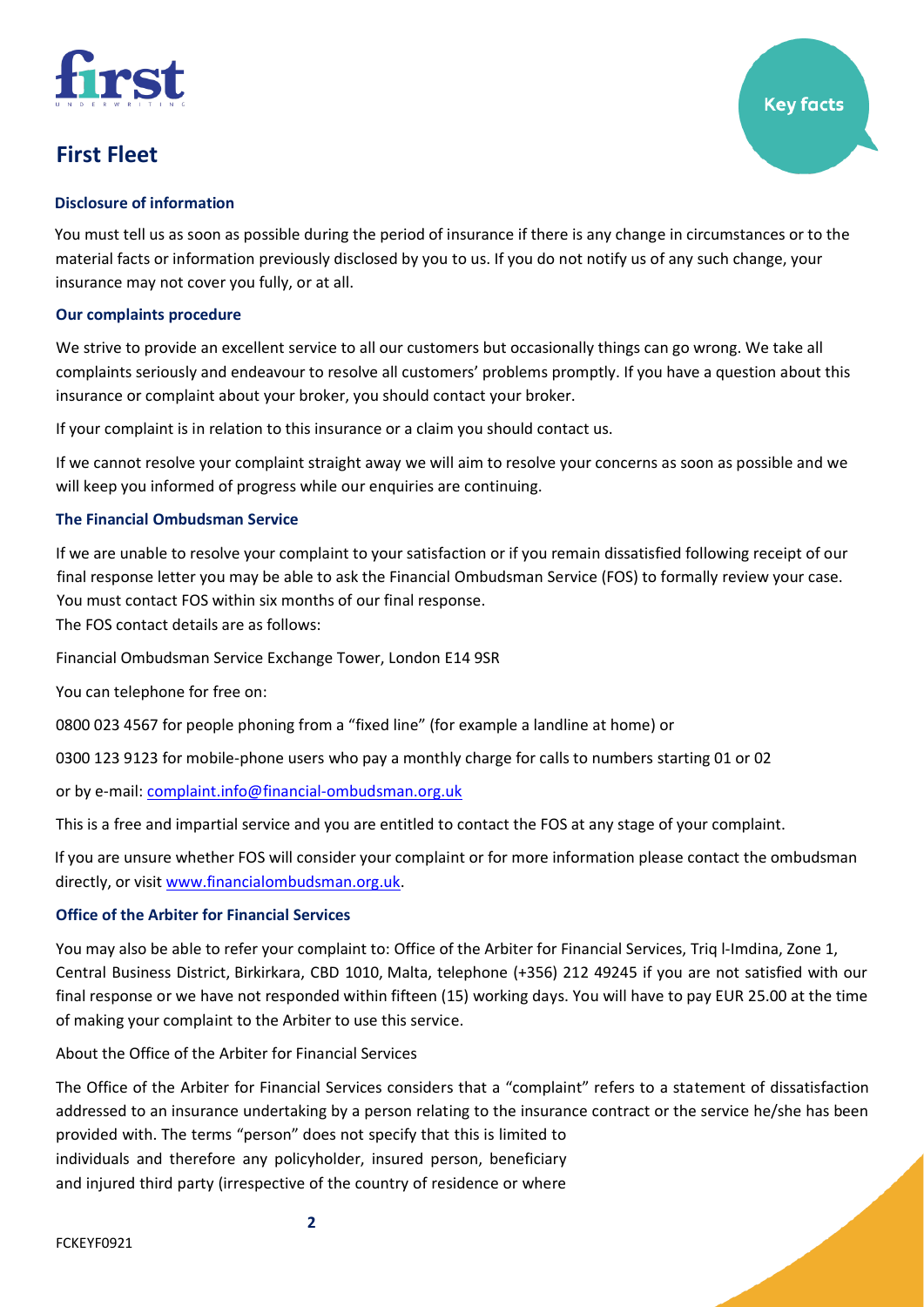

the risk in situated) is eligible to make a complaint.

For more information on the Office of the Arbiter for Financial Services and its complaints process, please visit www.financialarbiter.org.mt.

# **Financial Services Compensation Scheme**

We are covered by the Financial Services Compensation Scheme (FSCS) which means that you may be entitled to compensation if we are unable to meet our obligations to you. Further information is available on [www.fscs.org.uk](http://www.fscs.org.uk/)  or by contacting the FSCS directly on 0800 678 1100.

### **Cancellation**

You may cancel the policy during the period of insurance in writing via the entity that effected this insurance on your behalf. You will be entitled to a refund of the premium paid calculated on a pro-rata basis. The amount of any premium to be refunded under this condition will be reduced by all unpaid premiums or unpaid premium instalments due.

# **Type of cover and sections applying**

We offer Comprehensive, Third Party, Fire and Theft and Third Party Only cover.

The extent of cover applicable under the policy is as stated in the schedule or any relevant endorsement and determines the extent of cover that applies.

The table below summarises the sections available with each cover choice.

| <b>Cover</b>                                                                                     | <b>Comprehensive</b> | <b>Third Party Fire</b> | <b>Third Party</b> |
|--------------------------------------------------------------------------------------------------|----------------------|-------------------------|--------------------|
|                                                                                                  |                      | & Theft                 | Only               |
| <b>Section 1 Liability to Third Parties</b>                                                      | <b>Yes</b>           | <b>Yes</b>              | <b>Yes</b>         |
| <b>Section 2: Accidental Damage,</b><br><b>Malicious Damage, Flood, Vandalism,</b><br>Windscreen | Yes                  | No                      | <b>No</b>          |
| Section 2: Fire / Theft                                                                          | Yes                  | <b>Yes</b>              | <b>No</b>          |
| <b>Section 3 Trailers</b>                                                                        | Yes                  | Yes                     | Yes                |
| <b>Section 4 Loss of keys</b>                                                                    | Yes                  | <b>Yes</b>              | <b>No</b>          |
| <b>Section 5 Personal Effects</b>                                                                | Yes                  | No                      | No.                |
| <b>Section 6 Medical Expenses</b>                                                                | Yes                  | No                      | <b>No</b>          |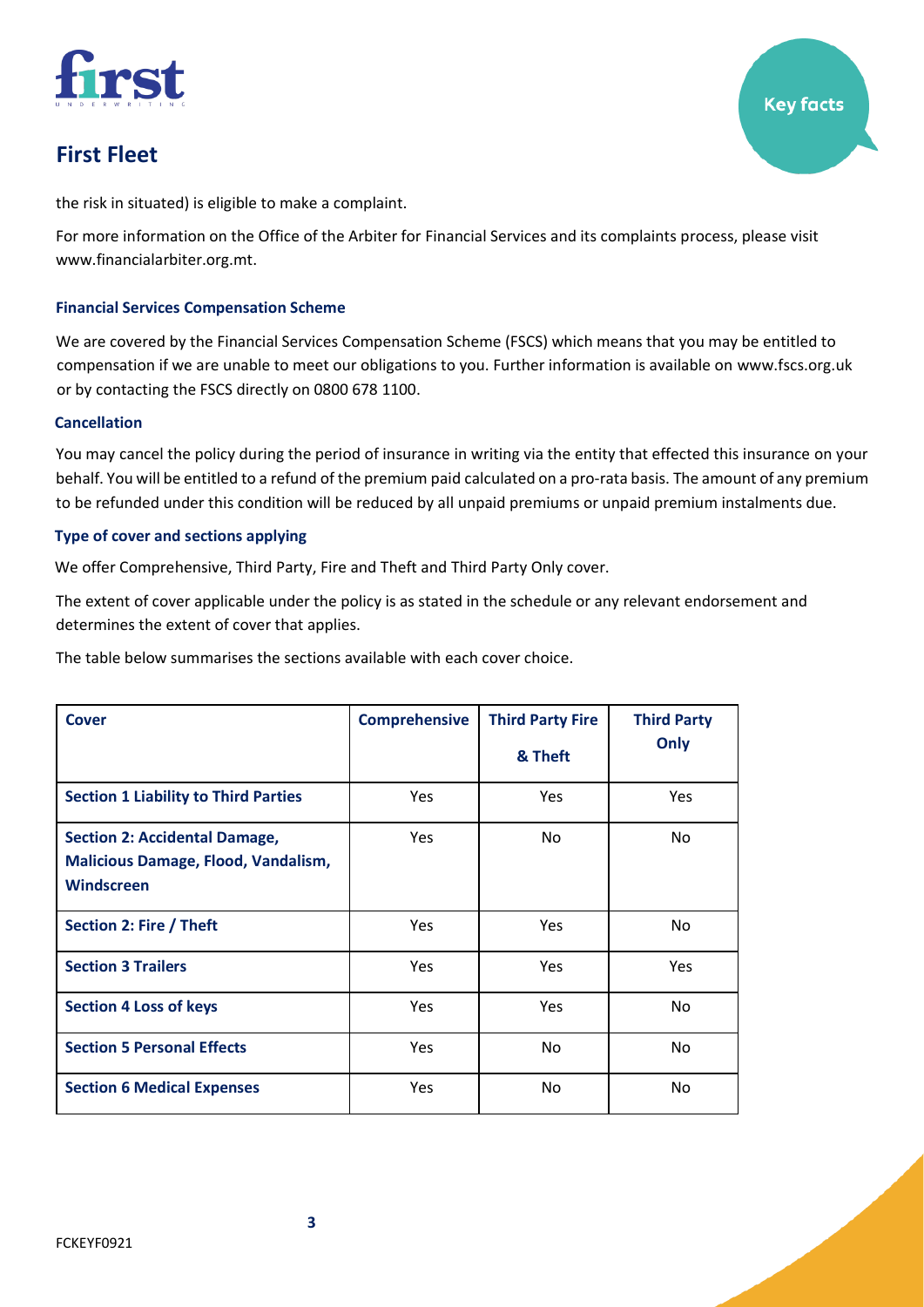| <b>Section 7 Personal Accident</b>   | Yes | No  | No  |
|--------------------------------------|-----|-----|-----|
| <b>Section 8 Territorial Limits</b>  | Yes | Yes | Yes |
| <b>Section 9 Unauthorised Use</b>    | Yes | Yes | Yes |
| <b>Section 10 Unlicenced Drivers</b> | Yes | Yes | Yes |

# **Summary of significant features, benefits, exclusions, and limitations**

# **Section 1 - Liability to Third Parties**

We will cover you for Your legal liability for:

- the death of or bodily injury to any person; or
- damage to property of others

arising out of an accident caused by, or in connection with the Vehicle or the loading or unloading of the Vehicle.

For any claim involving damage to property, the most we will pay for any one claim or series of claims arising out of one incident is as follows:-

£20,000,000 in respect of a car; or

£10,000,000 in respect of all other vehicle types; or

£1,250,000 in respect of any vehicle carrying hazardous goods.

For any claim involving claimants' costs, the most We will pay for any one claim or series of claims arising out of one incident is £5,000,000.

£1,000,000 in respect of legal costs or the cost of defending any prosecution brought under the Corporate Manslaughter and Corporate Homicide Act 2007, Health and Safety at Work Act 1974, or Health and Safety at Work (Northern Ireland) Order 1978.

Contingent Liability cover is included for vehicles not owned by you whilst being used for your business or trade.

Unauthorised Movement cover is included for the movement of vehicles not owned by you to permit legitimate passage of your vehicle. Movement must be by you or one of your employees.

Indemnity to Principles is included providing cover for any legal liability to the principal as far as necessary to meet the requirements of any agreement entered into by you for the performance of work.

# **Section 2 - Loss of or damage to your vehicle**

Cover is provided for loss or damage to the vehicle and accessories up to the market value of the vehicle.

Where an excess is shown on the schedule, you will be required to pay that amount in respect of any loss or damage under this section.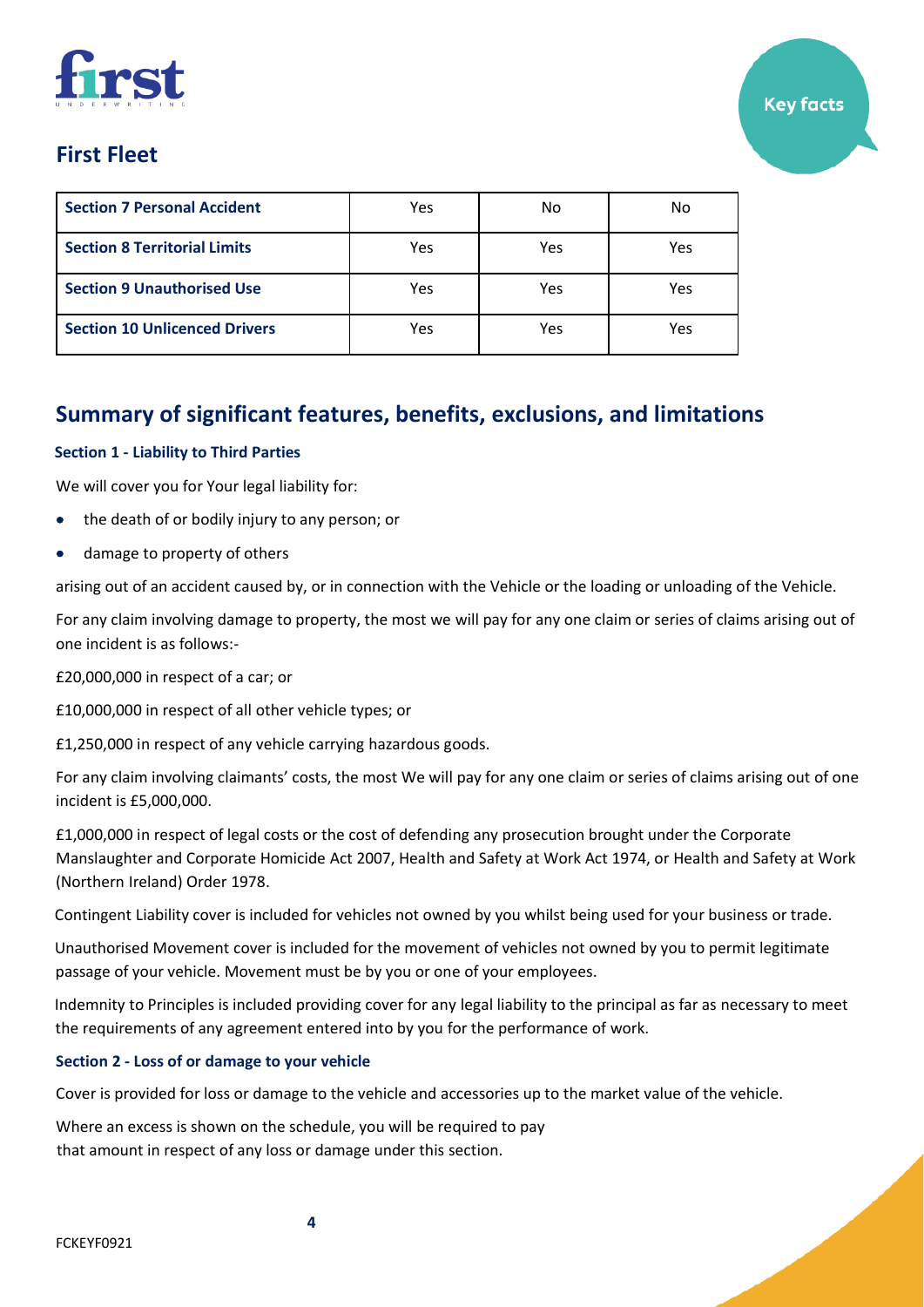

We will pay up to £750 for audio, visual, communication, guidance or tracking equipment that was not part of the vehicle when it was originally manufactured.

Cover includes a new vehicle replacement benefit in respect of a car or commercial vehicle with a gross vehicle weight of 7.5 tonnes or less, where the vehicle is less than one year old from first registration and where any loss or damage to your insured vehicle will cost more than 50% of the manufacturer's Recommended Retail Price of the vehicle to repair.

We will not provide any cover for damage or loss to the vehicle or its contents arising from theft or attempted theft whilst the ignition keys of the vehicle have been left in or on such vehicle or the vehicle has been left unlocked.

# **Section 3 – Trailers and attachments**

In respect of unspecified trailers, the cover applicable to the vehicle also applies to the trailer whilst attached to the vehicle and Section 1 only applies whilst the trailer is detached from the vehicle. In respect of specified trailers, the cover applies as specified in the schedule whilst attached to or detached from the vehicle and not attached to any other vehicle.

### **Section 4 – Loss of keys**

We will pay up to £1,000 for the loss of keys and lock replacement. The cost of replacing any alarms or other security devices fitted to the vehicle is not covered.

### **Section 5 – Personal belongings**

We will pay up to £250 for loss or damage to personal effects. We do not provide cover for money or goods, samples, tools or equipment in connection with your business or trade.

### **Section 6 – Medical expenses**

We will pay up to £250 for medical expenses incurred by the driver or any other person travelling in or on the vehicle following injury caused by an accident in direct connection with the vehicle.

### **Section 7 – Personal accident**

We will pay £10,000 for death, the loss of any limb or the permanent loss of sight in one or both eyes if the driver of an insured vehicle is aged between 21 and 70 and is involved in an accident and within three months of that accident it is the only cause of death or injury. We will not pay any amount for death or injury arising from suicide, attempted suicide, a person not wearing a seatbelt (where they need to by law), or if a person is convicted of driving whilst under the influence of drink or drugs at the time of the accident.

### **Section 8 – Territorial limits**

The policy applies in respect of accidents occurring in Great Britain, Northern Ireland, the Isle of Man, the Channel Islands and in any other member country of the European Union, Andorra, Iceland, Norway, Serbia and Switzerland (including Liechtenstein).

### **Section 9 - Unauthorised use**

We will cover you if an employee uses a vehicle without your knowledge or consent for any use not permitted under this policy.